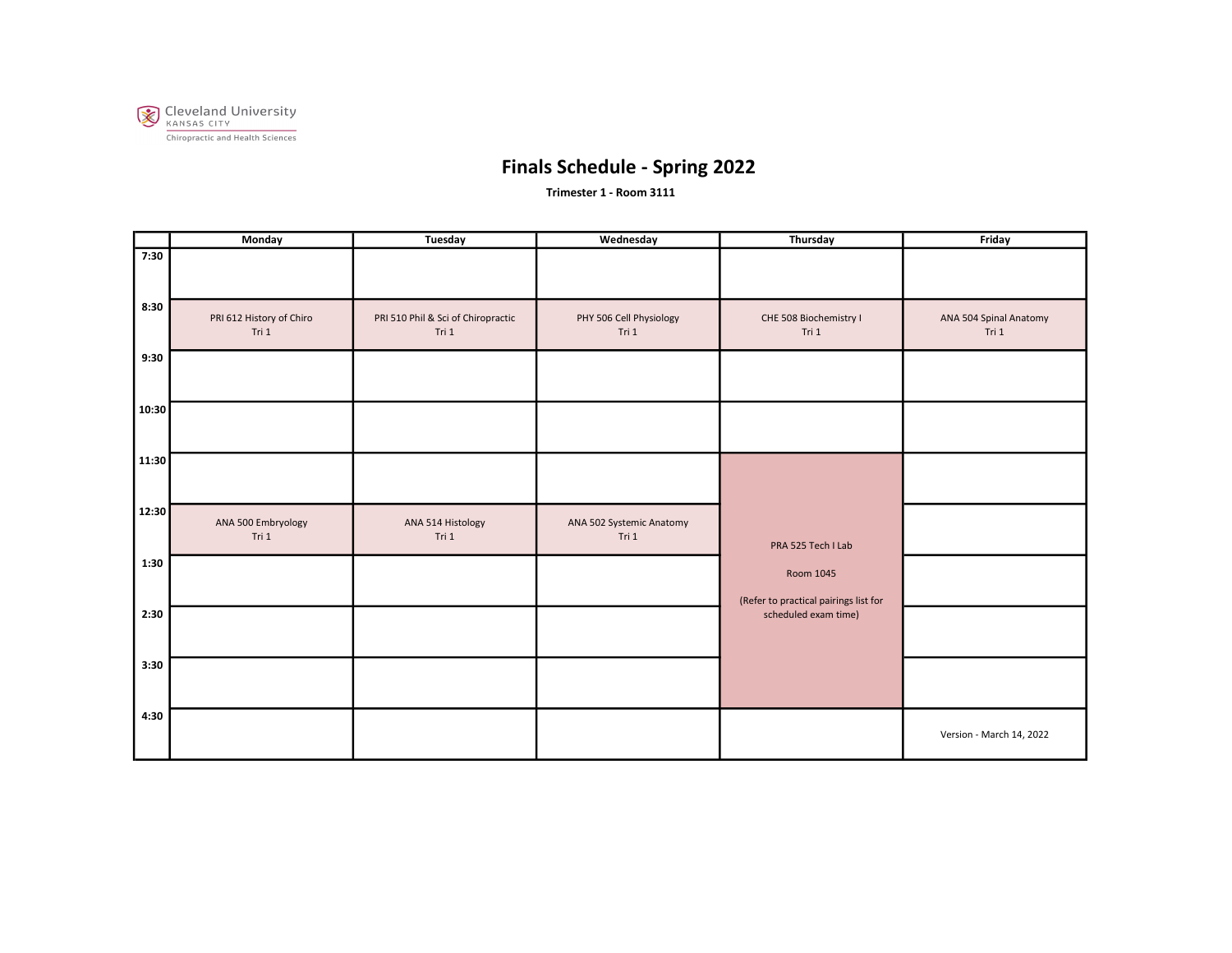

Trimester 2 - Room 3110

|       | Monday                             | Tuesday                           | Wednesday                                                     | Thursday                                                      | Friday                           |
|-------|------------------------------------|-----------------------------------|---------------------------------------------------------------|---------------------------------------------------------------|----------------------------------|
| 7:30  |                                    |                                   |                                                               |                                                               |                                  |
| 8:30  |                                    |                                   |                                                               | PHY 546 Endo/Repro Physiology<br>Tri 2                        |                                  |
| 9:30  | PRA 535 Tech II Lecture<br>Tri 2   | MPH 562 Public Health I<br>Tri 2  | PAT 548 Immunobiology<br>Tri 2                                |                                                               | CHE 534 Biochemistry II<br>Tri 2 |
| 10:30 |                                    |                                   |                                                               |                                                               |                                  |
| 11:30 |                                    |                                   |                                                               | PRA 535 Tech II Lab<br>Room 3080                              |                                  |
| 12:30 |                                    |                                   | PRA 535 Tech II Lab                                           | (Refer to practical pairings list for<br>scheduled exam time) |                                  |
| 1:30  |                                    |                                   | Room 3080                                                     |                                                               |                                  |
| 2:30  | ANA 540 Extremity Anatomy<br>Tri 2 | ANA 530 T. A. P. Anatomy<br>Tri 2 | (Refer to practical pairings list for<br>scheduled exam time) | PHY 532 CVP Physiology<br>Tri 2                               |                                  |
| 3:30  |                                    |                                   |                                                               |                                                               |                                  |
| 4:30  |                                    |                                   |                                                               |                                                               | Version - March 14, 2022         |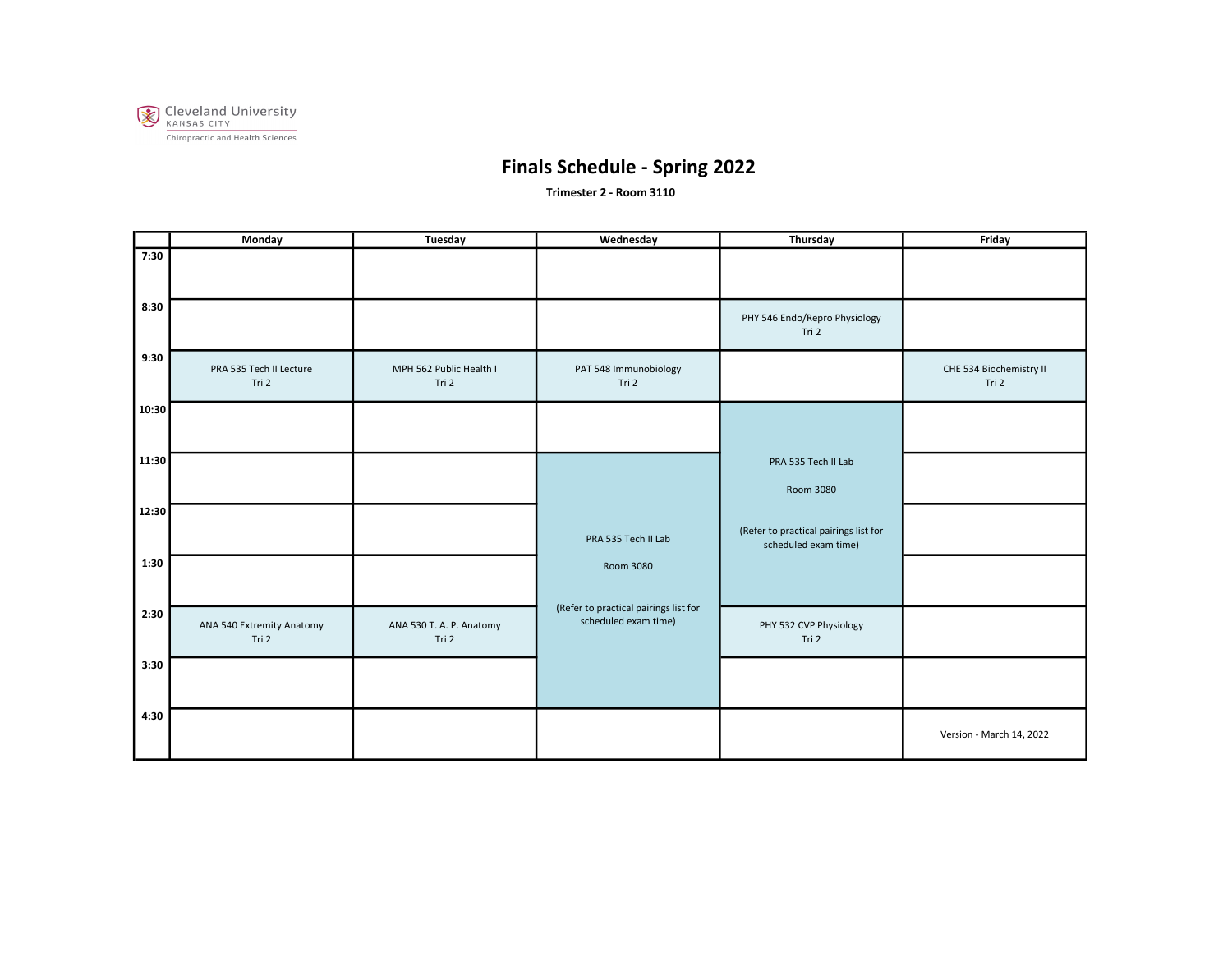

Trimester 3 - Room 2093

|       | Monday                             | Tuesday                            | Wednesday                             | Thursday                                                      | Friday                                                         |
|-------|------------------------------------|------------------------------------|---------------------------------------|---------------------------------------------------------------|----------------------------------------------------------------|
| 7:30  | ANA 566 Head/Neck Anatomy<br>Tri 3 | MPH 616 Public Health II<br>Tri 3  | PHY 560 Renal/Digestive Phys<br>Tri 3 | CHE 568 Basic Nutrition<br>Tri 3                              | MPH 570 Microbiology I<br>Tri 3                                |
| 8:30  |                                    |                                    |                                       |                                                               |                                                                |
| 9:30  |                                    |                                    |                                       | PRA 545 Tech III -<br>Dr. Moore - Room 3082                   | PRA 545 Tech III -                                             |
| 10:30 |                                    |                                    |                                       | (Refer to practical pairings list for<br>scheduled exam time) | Dr. Moore - Room 3082<br>(Refer to practical pairings list for |
| 11:30 |                                    | PAT 572 General Pathology<br>Tri 3 | PRA 545 Tech III - Lecture<br>Tri 3   |                                                               | scheduled exam time)                                           |
| 12:30 | PRI 550 Intro to Research<br>Tri 3 |                                    |                                       |                                                               |                                                                |
| 1:30  |                                    |                                    |                                       |                                                               |                                                                |
| 2:30  |                                    |                                    |                                       |                                                               |                                                                |
| 3:30  |                                    |                                    |                                       |                                                               |                                                                |
| 4:30  |                                    |                                    |                                       |                                                               | Version - March 14, 2022                                       |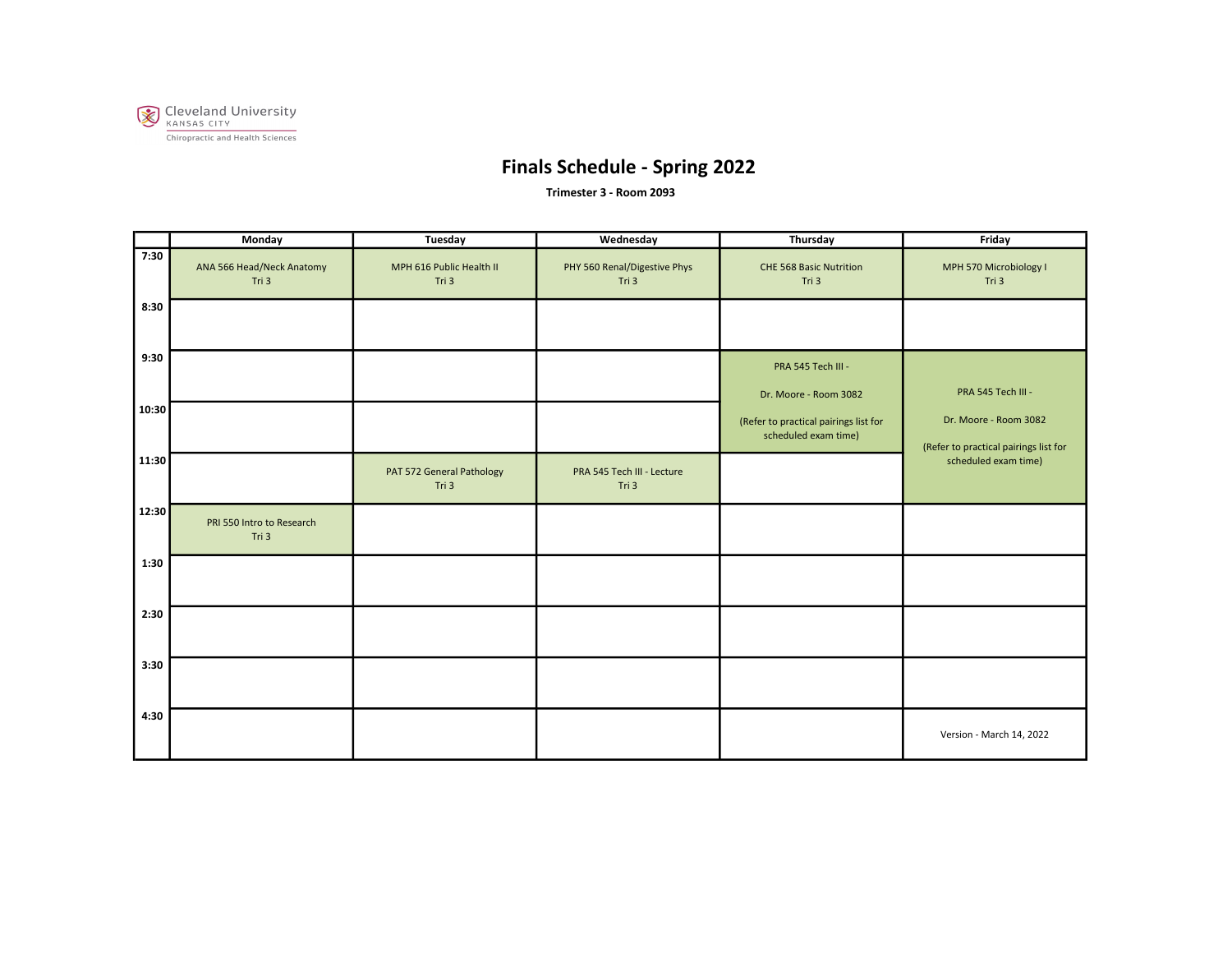

Trimester 4 - Room 3112

|       | Monday                             | Tuesday                                            | Wednesday                                  | Thursday                           | Friday                            |
|-------|------------------------------------|----------------------------------------------------|--------------------------------------------|------------------------------------|-----------------------------------|
| 7:30  |                                    |                                                    |                                            |                                    |                                   |
| 8:30  | PRA 625 Tech IV - Lecture<br>Tri 4 | DIM 518 Normal Rad Anatomy<br>Tri 4                | MPH 626 Wellness Care & Clin Prac<br>Tri 4 | PRA 655 UE Tech - Lecture<br>Tri 4 | PAT 606 CVP-GI Pathology<br>Tri 4 |
| 9:30  |                                    |                                                    |                                            |                                    |                                   |
| 10:30 |                                    |                                                    |                                            |                                    |                                   |
| 11:30 |                                    |                                                    |                                            | MPH 604 Microbiology II<br>Tri 4   |                                   |
| 12:30 | PHY 602 Neurophysiology<br>Tri 4   | PRA 625 - Tech IV Lab Exam                         | ANA 600 Neuroanatomy<br>Tri 4              |                                    |                                   |
| 1:30  |                                    | Room 1045<br>(Refer to practical pairings list for |                                            |                                    |                                   |
| 2:30  |                                    | scheduled exam time)                               |                                            |                                    |                                   |
| 3:30  |                                    |                                                    |                                            |                                    |                                   |
| 4:30  |                                    |                                                    |                                            |                                    | Version - March 14, 2022          |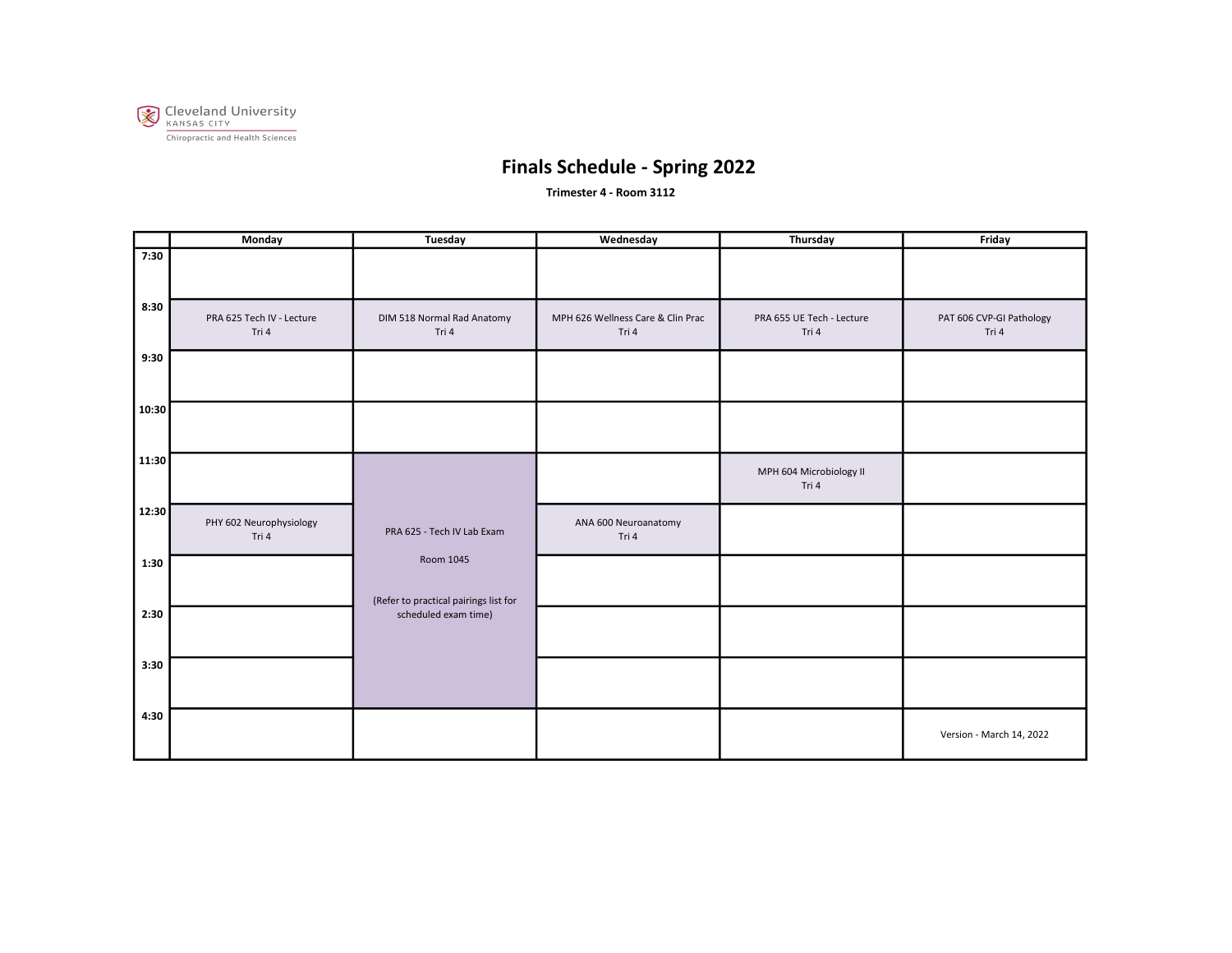

Trimester 5 - Room 3110

|       | <b>Monday</b>                          | Tuesday                                                       | Wednesday                                                                  | Thursday                                                                   | Friday                   |
|-------|----------------------------------------|---------------------------------------------------------------|----------------------------------------------------------------------------|----------------------------------------------------------------------------|--------------------------|
| 7:30  | NMS 644 NMS Diagnosis I<br>Tri 5       | PHT 648 Physiotherapy I - Lecture<br>Tri 5                    | DIM 678 Skeletal Rad I<br>Tri 5                                            | PAT 632 NMS/GU Pathology<br>Tri 5                                          |                          |
| 8:30  |                                        |                                                               |                                                                            |                                                                            |                          |
| 9:30  |                                        |                                                               |                                                                            |                                                                            |                          |
| 10:30 | GED 638 Physical Dx - Lecture<br>Tri 5 |                                                               | PRA 665 LE Technique - Lecture<br>Tri 5                                    | GED 640 HEENT Dx - Lecture<br>Tri 5                                        |                          |
| 11:30 |                                        |                                                               |                                                                            |                                                                            |                          |
| 12:30 |                                        | NMS 644 NMS Dx I - LAB<br>Tri 5                               | NMS 644 NMS Dx I - LAB                                                     | NMS 644 NMS Dx I - LAB                                                     |                          |
| 1:30  |                                        | Room 3082                                                     | Tri 5                                                                      | Tri 5                                                                      |                          |
| 2:30  |                                        | (Refer to practical pairings list for<br>scheduled exam time) | Room 3082<br>(Refer to practical pairings list for<br>scheduled exam time) | Room 3082<br>(Refer to practical pairings list for<br>scheduled exam time) |                          |
| 3:30  |                                        |                                                               |                                                                            |                                                                            |                          |
| 4:30  |                                        |                                                               |                                                                            |                                                                            | Version - March 14, 2022 |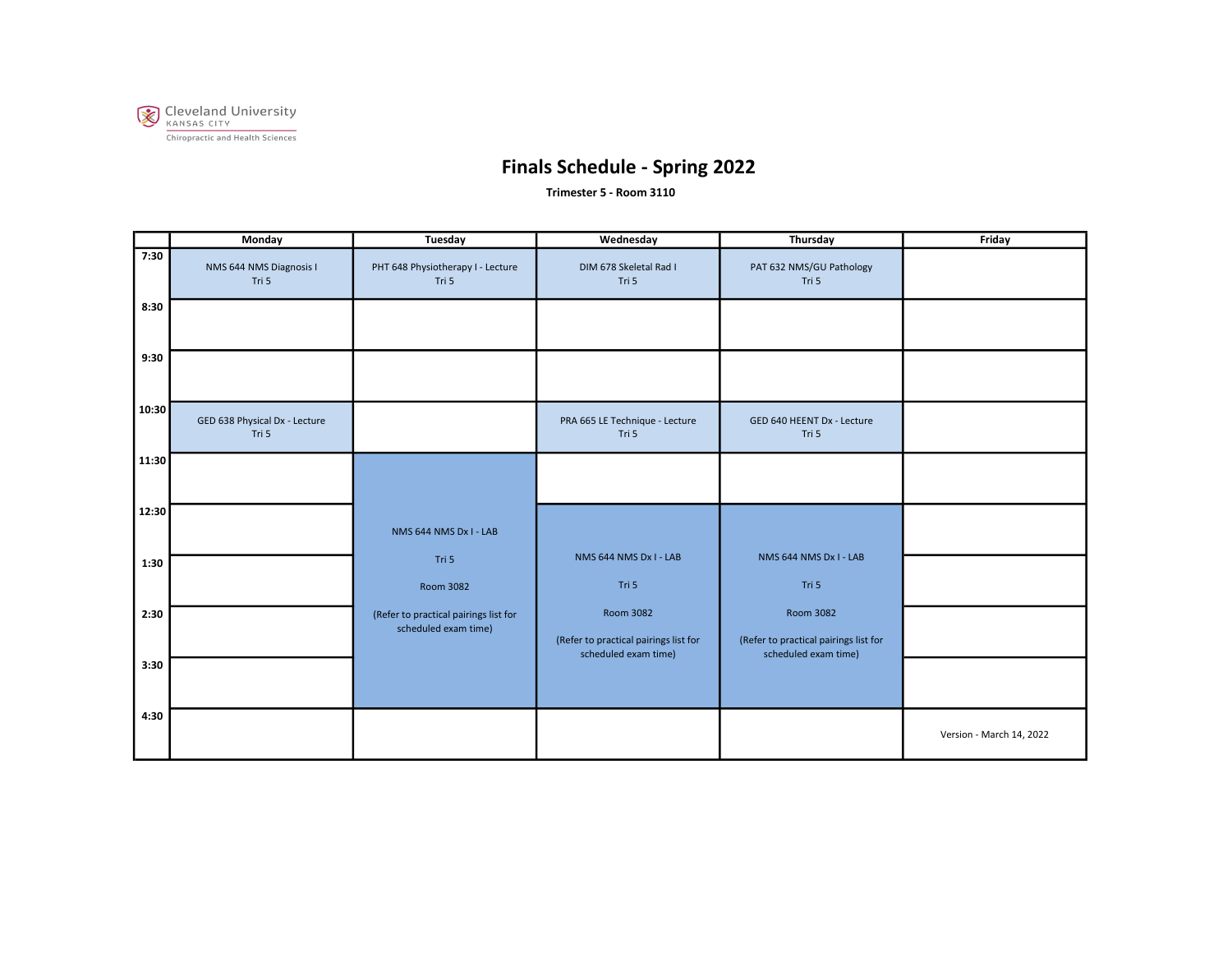

Trimester 6 - Room 2093

|       | Monday                               | Tuesday                                     | Wednesday                                                     | Thursday                         | Friday                              |
|-------|--------------------------------------|---------------------------------------------|---------------------------------------------------------------|----------------------------------|-------------------------------------|
| 7:30  |                                      |                                             |                                                               |                                  |                                     |
| 8:30  | DIM 700 Skeletal Rad II<br>Tri 6     | PRA 692 CFA - Lecture<br>Tri 6              | NMS 670 NMS Dx II - LAB                                       |                                  | NMS 670 NMS Diagnosis II<br>Tri 6   |
| 9:30  |                                      |                                             | Tri 6<br>Room 1045                                            | GED 636 Clinical Lab Dx<br>Tri 6 |                                     |
| 10:30 |                                      |                                             | (Refer to practical pairings list for<br>scheduled exam time) |                                  |                                     |
| 11:30 | PRA 645 Soft Tissue Methods<br>Tri 6 |                                             |                                                               |                                  | NMS 676 Clinical Neurology<br>Tri 6 |
| 12:30 |                                      |                                             |                                                               |                                  |                                     |
| 1:30  |                                      | PHT 688 Physiotherapy II - Lecture<br>Tri 6 | GED 660 CPE Diagnosis<br>Tri 6                                |                                  |                                     |
| 2:30  |                                      |                                             |                                                               |                                  |                                     |
| 3:30  |                                      |                                             |                                                               |                                  |                                     |
| 4:30  |                                      |                                             |                                                               |                                  | Version - March 14, 2022            |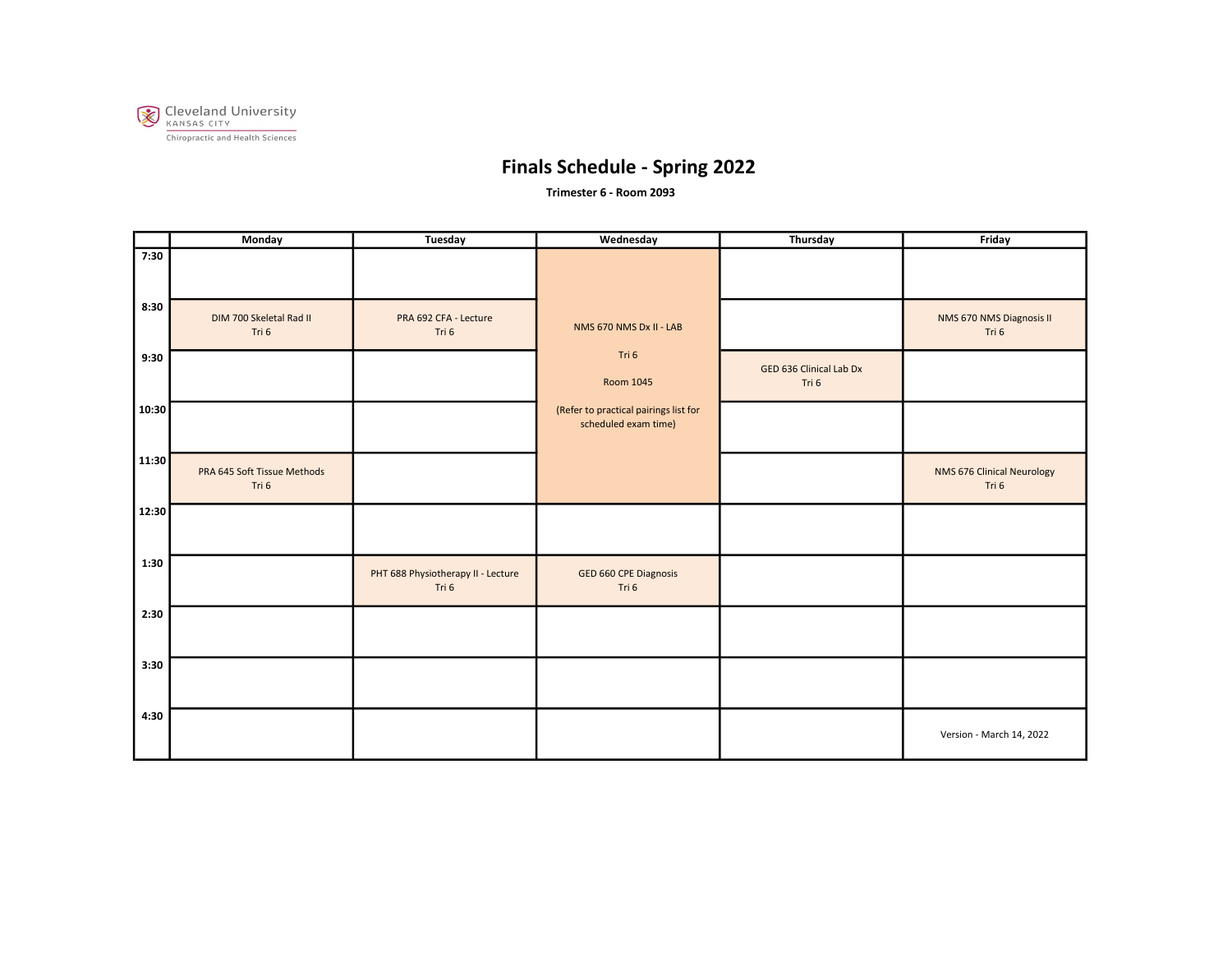

Trimester 7 - Room 3112

|       | Monday                           | Tuesday                                                   | Wednesday                                 | Thursday                               | Friday                            |
|-------|----------------------------------|-----------------------------------------------------------|-------------------------------------------|----------------------------------------|-----------------------------------|
| 7:30  |                                  | ACS 712 OB/GYN<br>Tri 7                                   |                                           |                                        | ACS 725 Chiro Business I<br>Tri 7 |
| 8:30  |                                  |                                                           |                                           |                                        |                                   |
| 9:30  | GED 664 GI/GU Diagnosis<br>Tri 7 | ACS 694 Emergency Methods<br>Tri 7                        | PRI 706 Clin App of Chiro Theory<br>Tri 7 |                                        |                                   |
| 10:30 |                                  |                                                           |                                           | ACS 720 Dermatology<br>Tri 7           | PRA 710 Chiro Case Mgmt<br>Tri 7  |
| 11:30 |                                  |                                                           |                                           |                                        |                                   |
| 12:30 |                                  | DIM 728 X-Ray Procedures Lab                              |                                           |                                        |                                   |
| 1:30  | DIM 726 X-Ray Physics<br>Tri 7   | <b>Room 2080</b><br>(Refer to practical pairings list for |                                           |                                        |                                   |
| 2:30  |                                  | scheduled exam time)                                      |                                           | DIM 702 Soft Tissue Radiology<br>Tri 7 |                                   |
| 3:30  |                                  |                                                           |                                           |                                        |                                   |
| 4:30  |                                  |                                                           |                                           |                                        | Version - March 14, 2022          |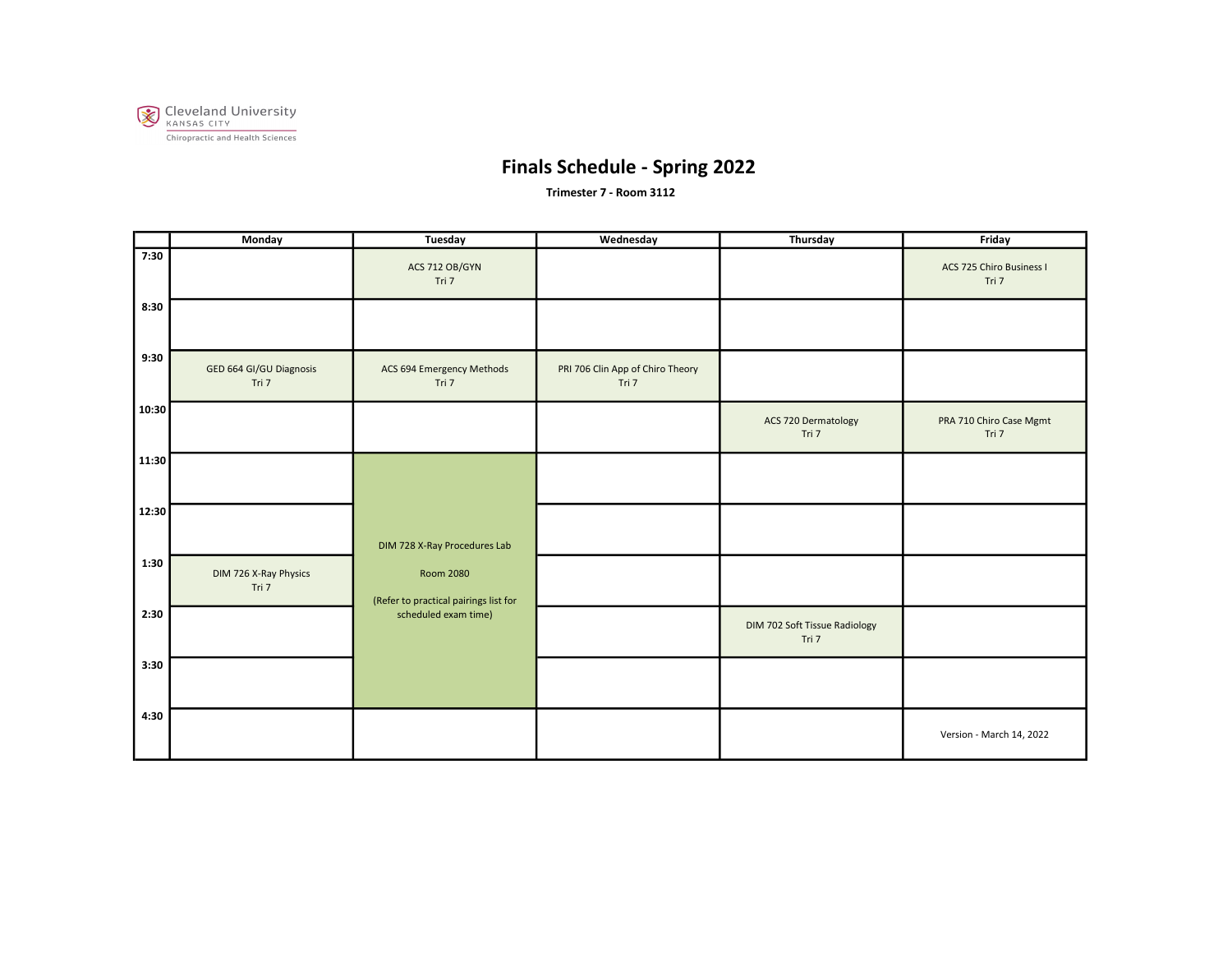

Trimester 8 - Room 3111

|       | Monday                             | Tuesday                                 | Wednesday                                 | Thursday                                   | Friday                            |
|-------|------------------------------------|-----------------------------------------|-------------------------------------------|--------------------------------------------|-----------------------------------|
| 7:30  | <b>ACS 716 Pediatrics</b><br>Tri 8 | DIM 738 Advanced Imaging<br>Tri 8       | <b>ACS 718 Geriatrics</b><br>Tri 8        | <b>GED 730 Clinical Nutrition</b><br>Tri 8 | PRI 740 Research Methods<br>Tri 8 |
| 8:30  |                                    |                                         |                                           |                                            |                                   |
| 9:30  |                                    |                                         |                                           |                                            |                                   |
| 10:30 |                                    |                                         |                                           |                                            |                                   |
| 11:30 | <b>ACS 742 Toxicology</b><br>Tri 8 | GED 734 Differential Diagnosis<br>Tri 8 | <b>ACS 735 Chiro Business II</b><br>Tri 8 | ACS 748 Psychology<br>Tri 8                |                                   |
| 12:30 |                                    |                                         |                                           |                                            |                                   |
| 1:30  |                                    |                                         |                                           |                                            |                                   |
| 2:30  |                                    |                                         |                                           |                                            |                                   |
| 3:30  |                                    |                                         |                                           |                                            |                                   |
| 4:30  |                                    |                                         |                                           |                                            | Version - March 14, 2022          |